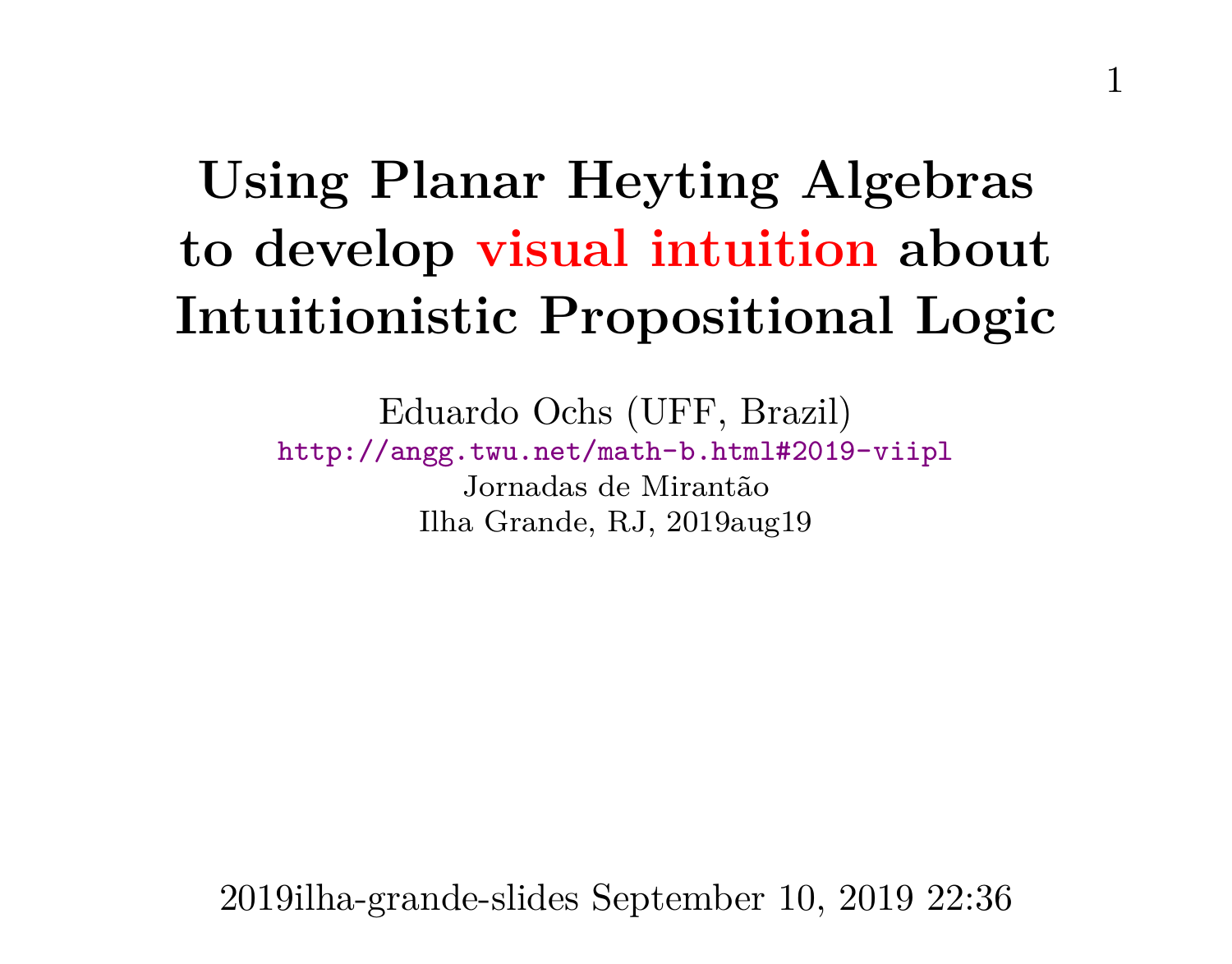#### **How I started working on this**

Many years ago I was studying Topos Theory (mostly by myself) and Logic (mostly with Luiz Carlos — Proof Theory and tableaux)... I needed to understand a bit of Intuitionistic (Propositional) Logic for toposes, but I didn't have any intuition about it...

For example: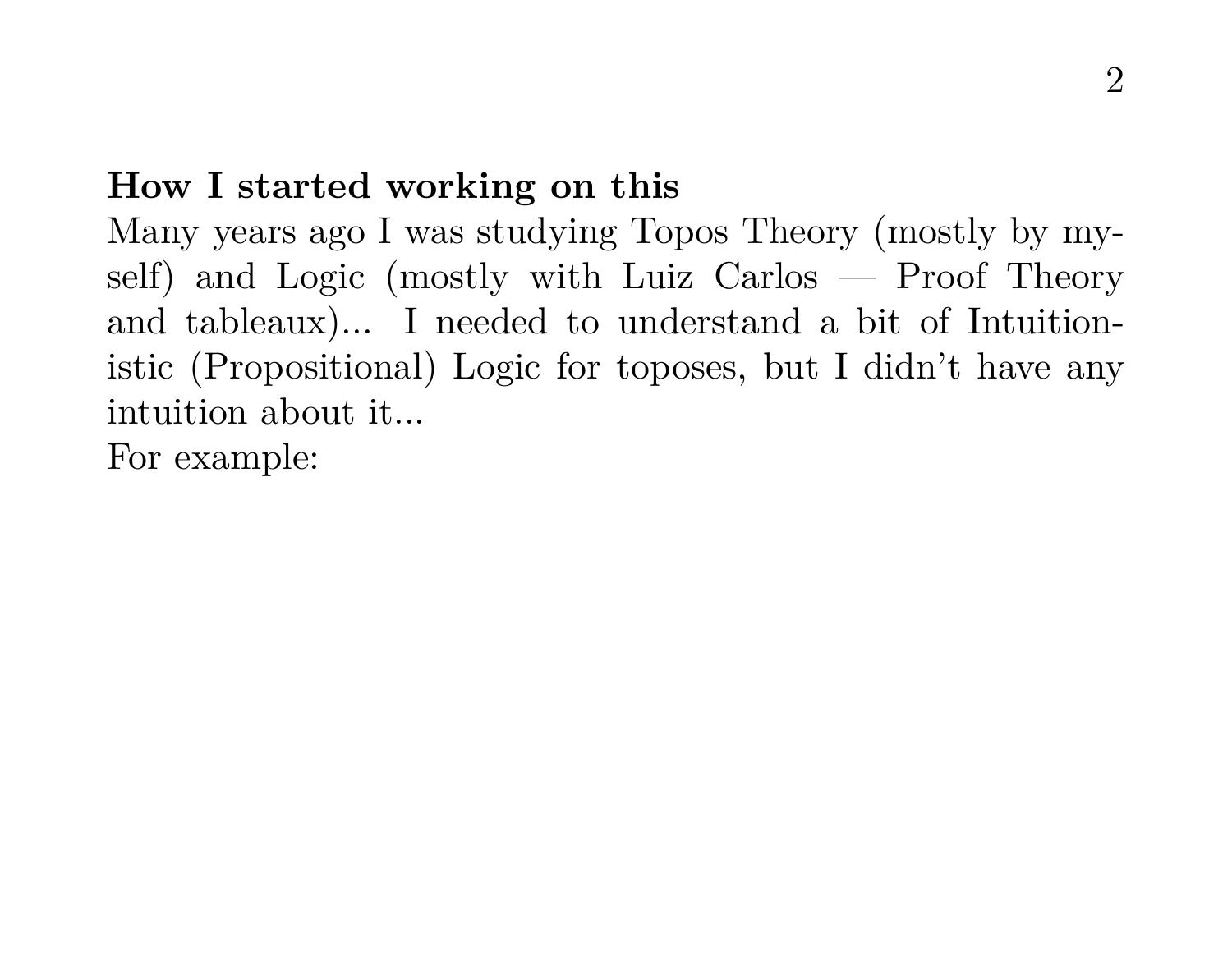**Which one of these implications is false?** And how do you remember that?

$$
(\neg\neg P) \rightarrow P \qquad \leftarrow \text{ has a countermodel}
$$
\n
$$
(\neg\neg P) \leftarrow P \qquad \leftarrow \text{ is a theorem}
$$
\n
$$
\neg (P \land Q) \leftarrow (\neg P \lor \neg Q) \qquad \leftarrow \text{ is a theorem}
$$
\n
$$
\neg (P \land Q) \rightarrow (\neg P \lor \neg Q) \qquad \leftarrow \text{ has a countermodel}
$$
\n
$$
\neg (P \lor Q) \leftarrow (\neg P \land \neg Q) \qquad \leftarrow \text{ is a theorem}
$$
\n
$$
\neg (P \lor Q) \rightarrow (\neg P \land \neg Q) \qquad \leftarrow \text{ is a theorem}
$$

One way: remember which.

Or better: remember the proofs of the ones that can be proved. Another way: remember the countermodel.

Or better: have a way to test countermodels very quickly. (Possible countermodels!)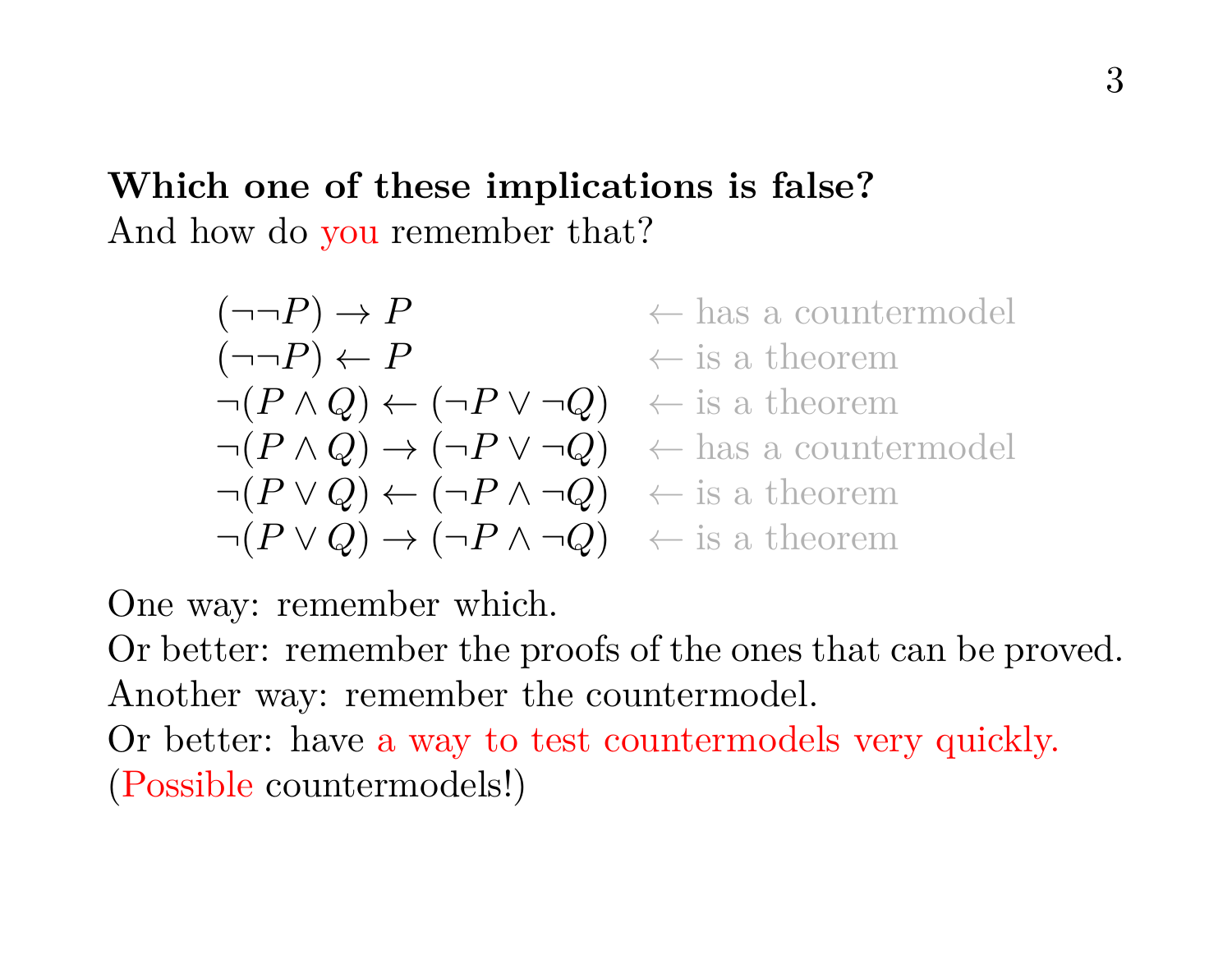# **Logic for Children**

Fast forward many years. I organized with a friend a workshop called "Logic for Children" in the UniLog 2018 in Vichy... this is from one of the announcements:

The "children" in "logic for children" means "people without mathematical maturity", which in its turn means people who:

- have trouble with very abstract definitions,
- prefer to start from particular cases (and then generalize),
- handle diagrams better than algebraic notations,
- like to use diagrams and analogies  $(\dots)$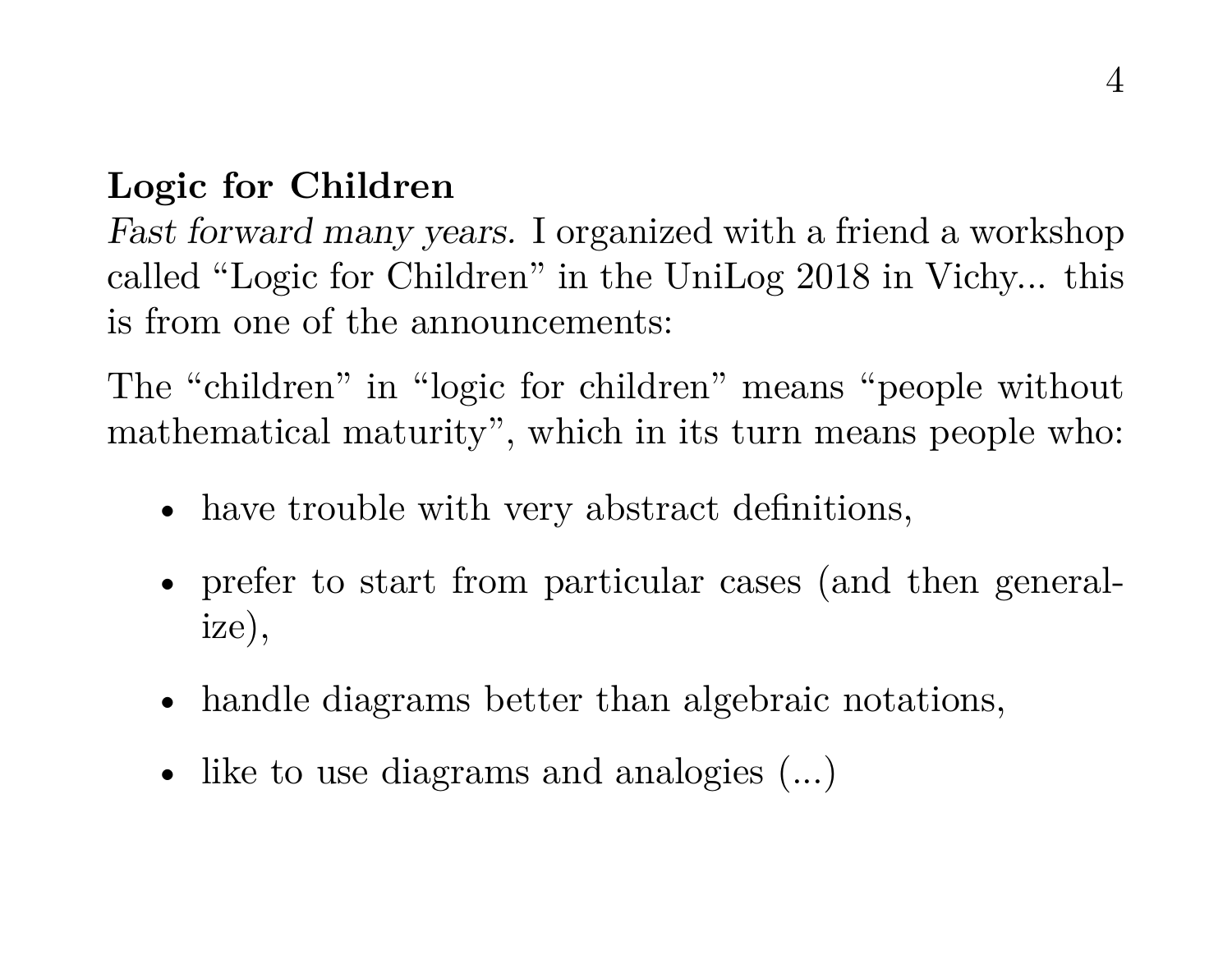### **Logic for Children (2)**

If we say that categorical definitions are "for adults" — because they may be very abstract — and that particular cases, diagrams, and analogies are "for children", then our intent with this workshop becomes easy to state. "Children" are willing to use "tools for children" to do mathematics, even if they will have to translate everything to a language "for adults" to make their results dependable and publishable, and even if the bridge between their tools "for children" and "for adults" is somewhat defective, i.e., if the translation only works on simple cases...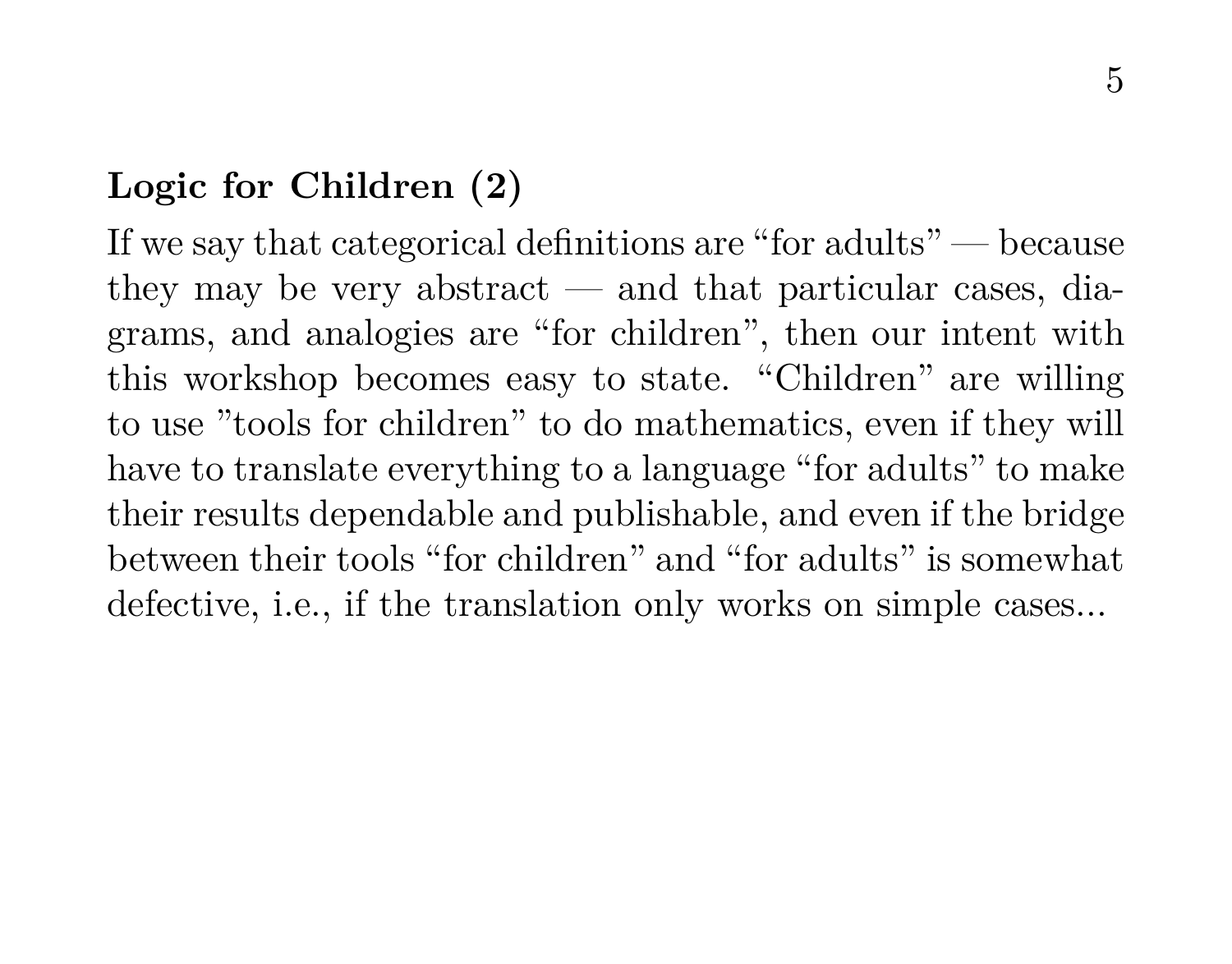# **Logic for Children (3)**

We are interested in that bridge between maths "for adults" and "for children" in several areas. Maths "for children" are hard to publish, even informally as notes (see **this thread** in the Categories mailing list), so often techniques are rediscovered over and over, but kept restricted to the "oral culture" of the area.

Our main intents with this workshop are:

- to discuss (over coffe breaks!) the techniques of the "bridge" that we currently use in seemingly ad-hoc ways,
- to systematize and "mechanize" these techniques to make them quicker to apply,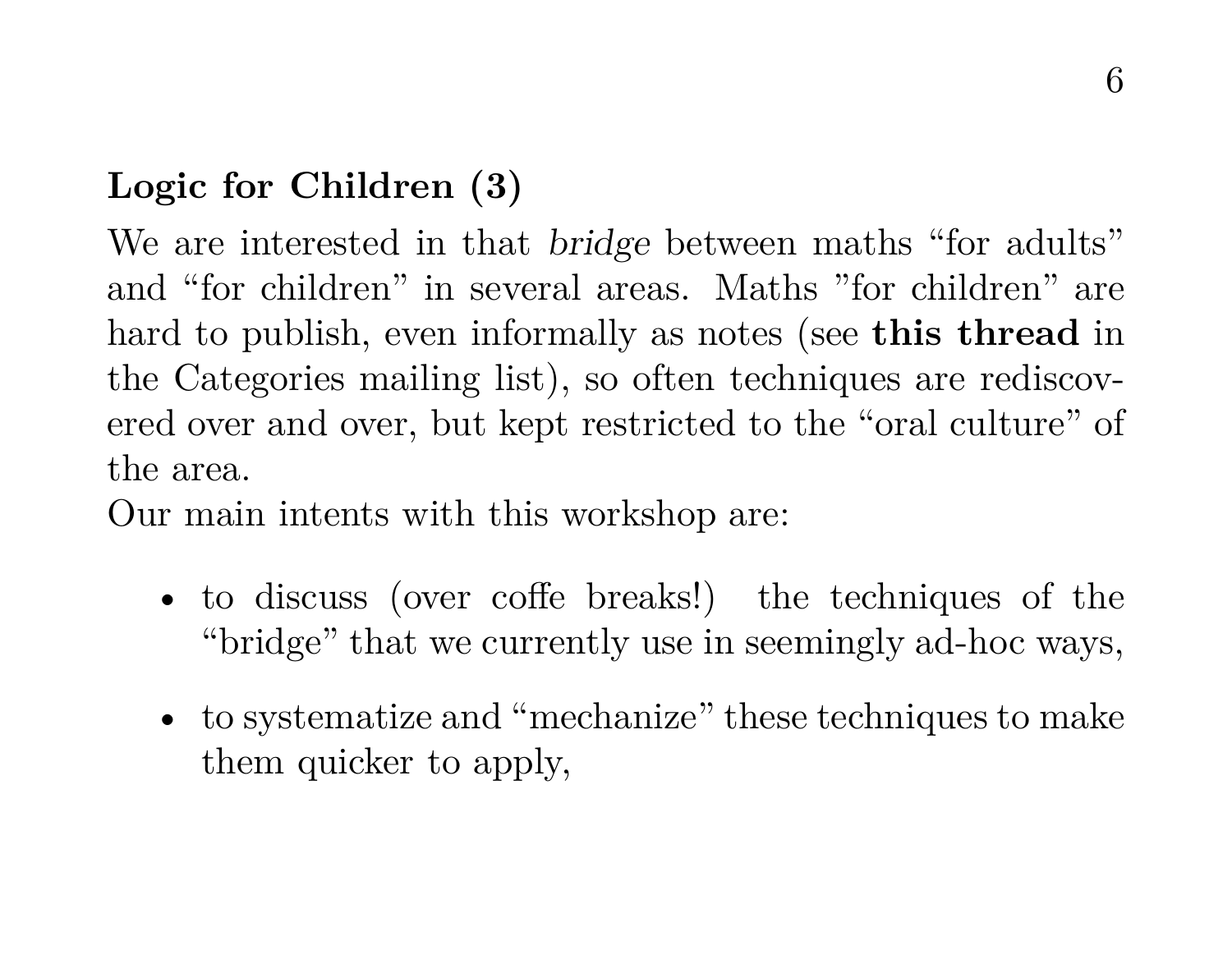- to find ways to publish those techniques in journals or elsewhere,
- to connect people in several areas working in related ideas, and to create repositories of online resources.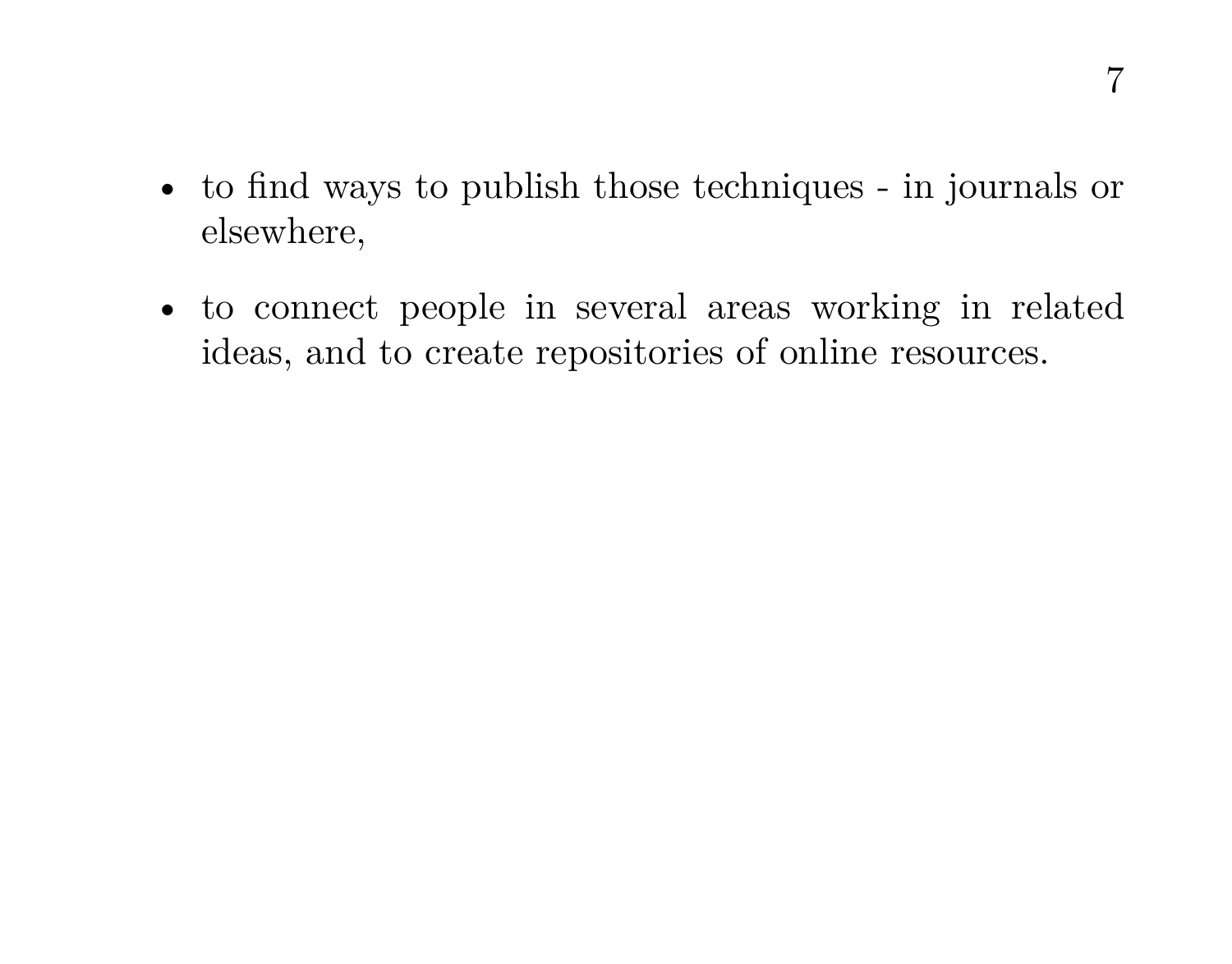# **The Gödel translation** From the Wikipedia:

Let A be a propositional intuitionistic formula. A modal formula  $T(A)$  is defined by induction on the complexity of A:

> $T(P) = \Box P$  for any propositional variable P,  $T(\perp) = \perp$ .  $T(A \wedge B) = T(A) \wedge T(B),$  $T(A \vee B) = T(A) \vee T(B),$  $T(A \rightarrow B) = \Box(T(A) \rightarrow T(B)),$

As negation is in intuitionistic logic defined by  $A \to \bot$ , we also have  $T(\neg A) = \Box \neg T(A)$ .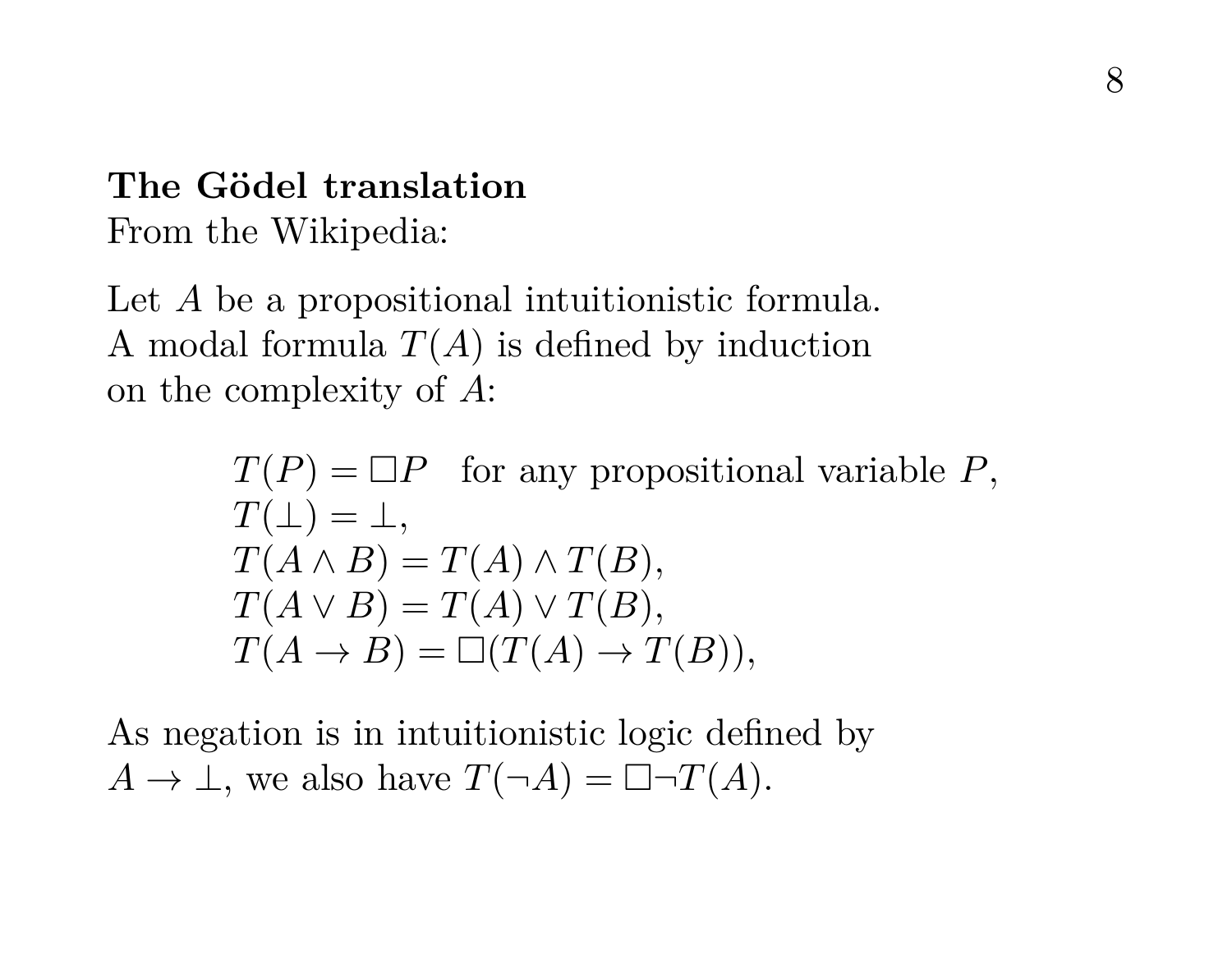# **The Gödel translation (2)** From the Wikipedia (cont.):

T is called the Gödel translation or Gödel–McKinsey–Tarski translation. The translation is sometimes presented in slightly different ways: for example, one may insert  $\Box$  before every subformula. All such variants are provably equivalent in S4.

An example:

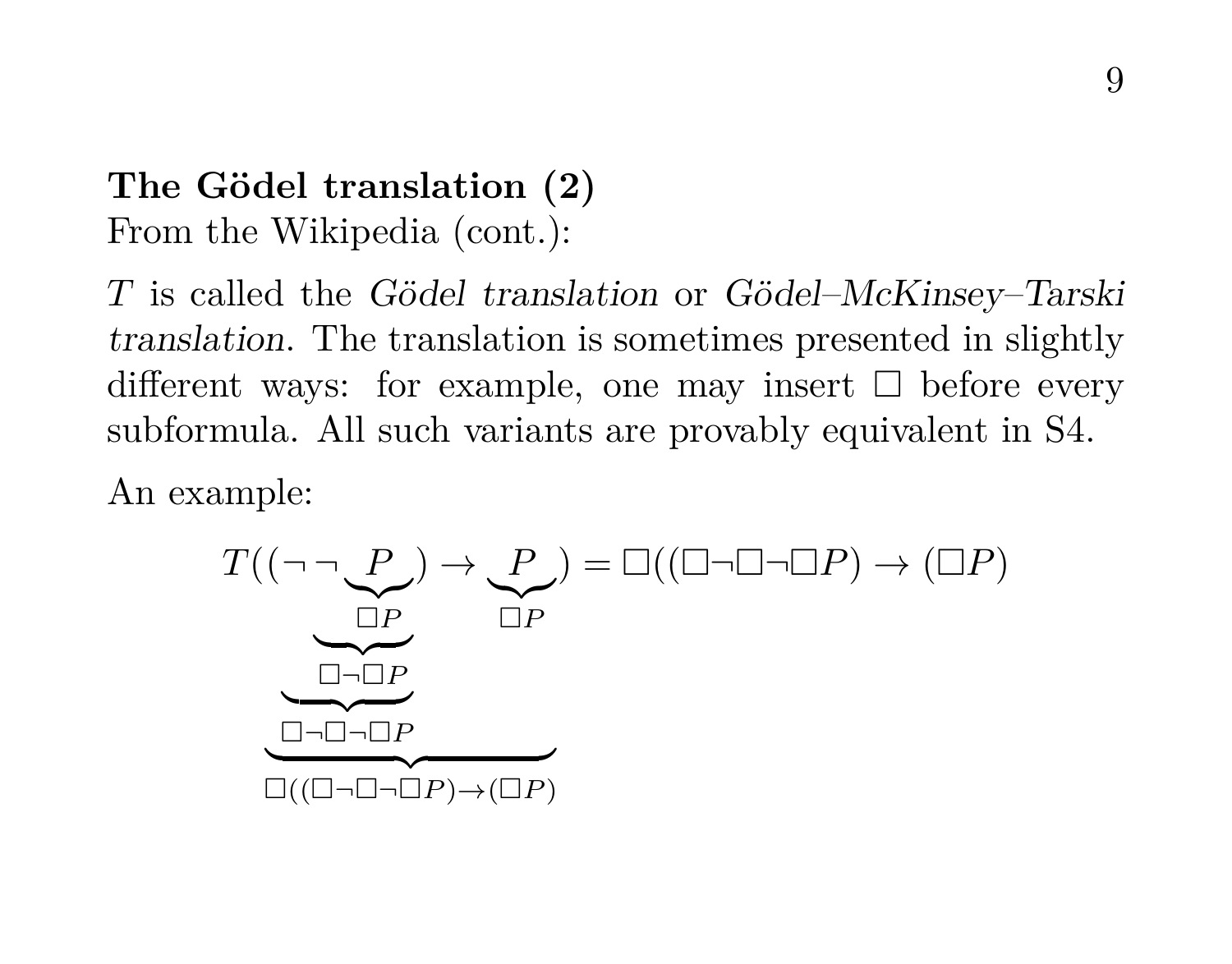#### **The Gödel translation (3)**

Let A be a formula in IPL.

- Then A is a theorem in IPL iff  $T(A)$  is a theorem in S4.
- A is a non-theorem of IPL
- $\leftrightarrow T(A)$  has a countermodel in S4
- $\leftrightarrow$  there is a Kripke model  $(W, R, v)$  that falsifies  $T(A)$

Suppose that A has propositional variables  $P$  and  $Q$ . Suppose that we've fixed  $(W, R)$ .

I realized that I did not need to test all valuations — I could test only the valuations in which  $P = \Box P$  and  $Q = \Box P$ , i.e., the 'P's and 'Q's that are "stable" by  $\Box$ ...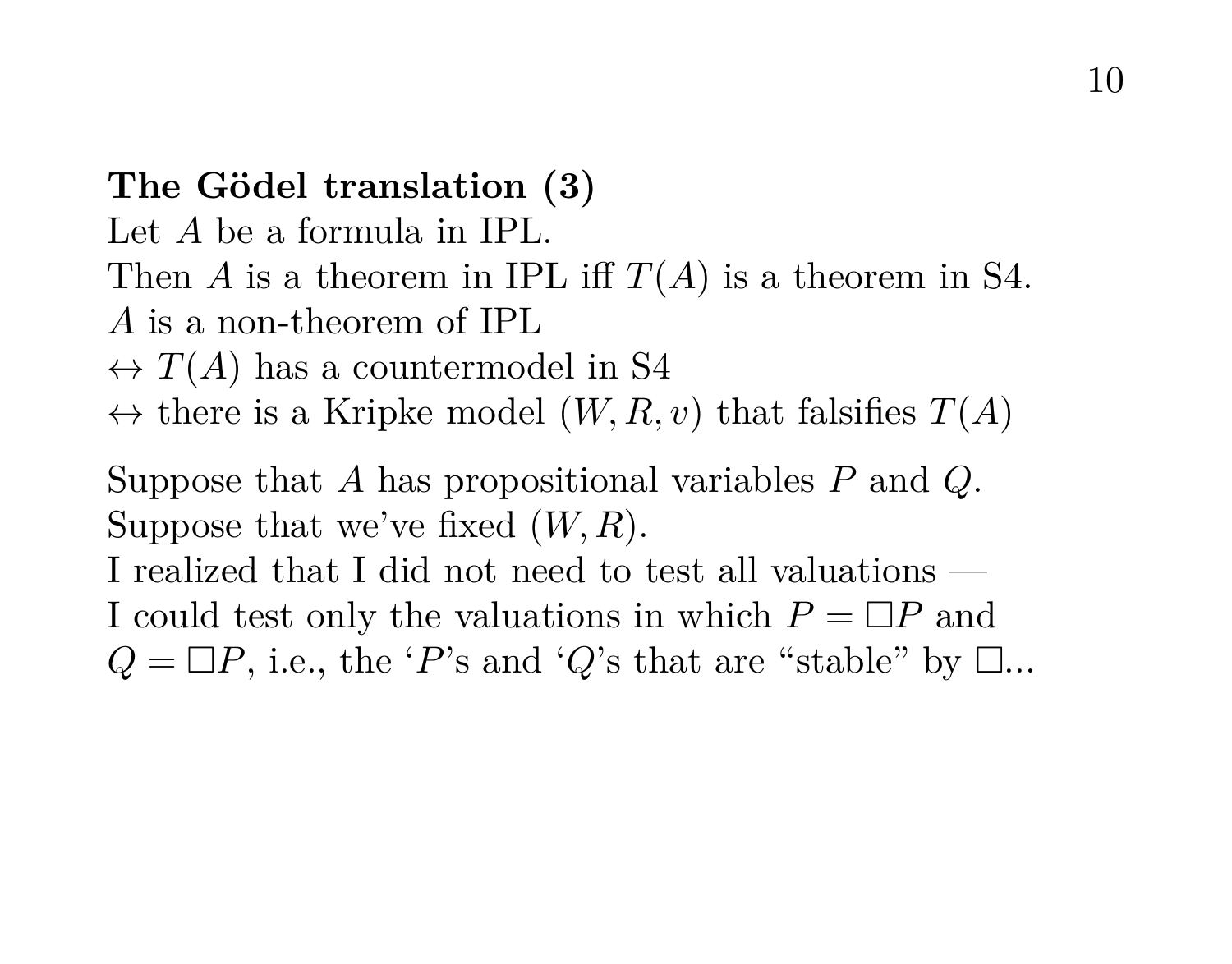#### **Stable truth-values**

And I realized that I could draw the set of the stable truthvalues, and it would be a finite topology — an order topology... my topologies would usually be planar, they were Heyting Algebras, and  $\Box P$  would be the interior of the set P...

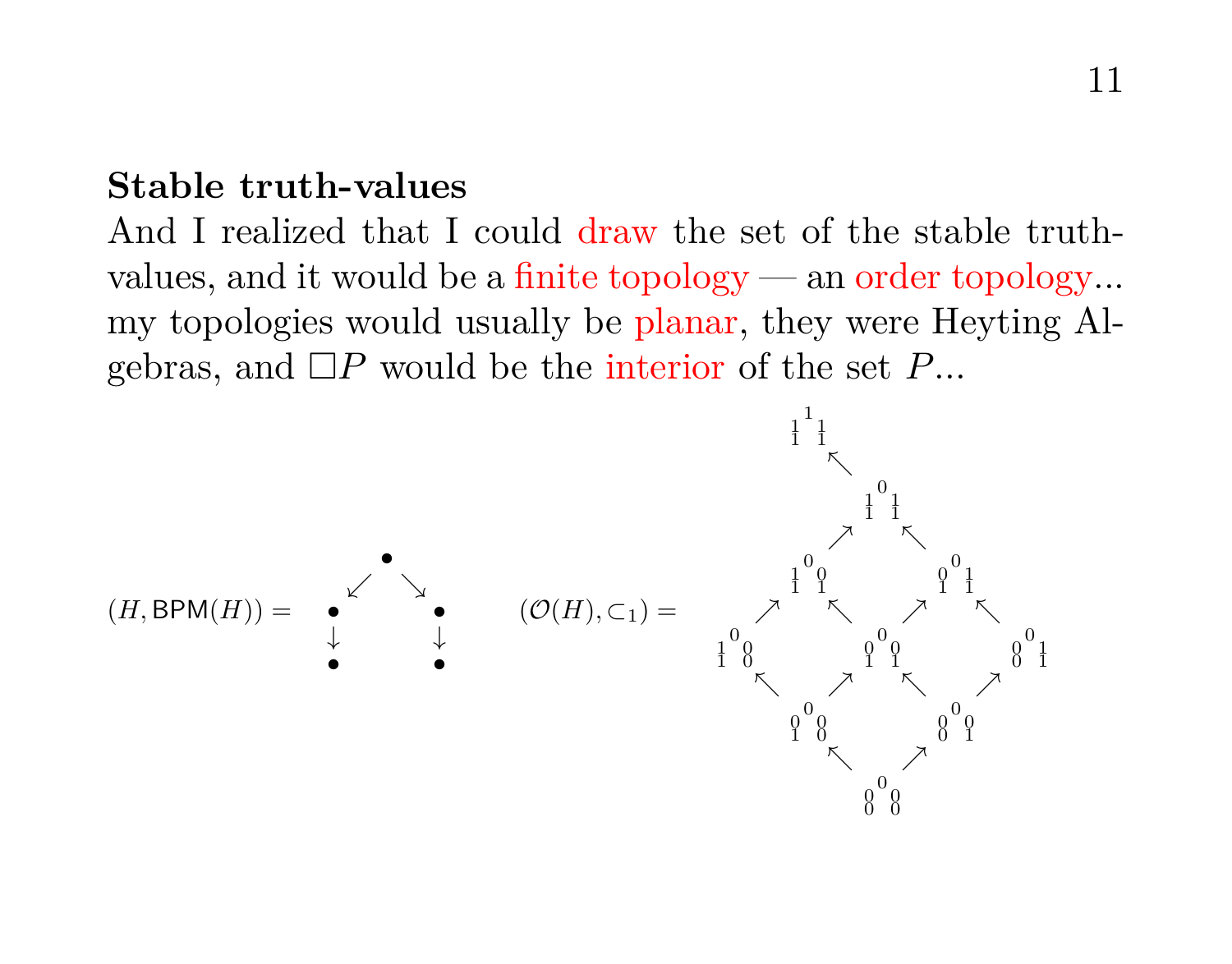#### **Kripke frames**

A Kripke frame is a pair  $(W, R)$ , with  $R \subseteq W \times W$ .  $(W$  for "worlds",  $R$  for "accessibility relation"). I will write it as  $(P, A)$ , for "points" and "arrows". I pair  $(P, A)$  with  $A \subseteq P \times P$  is (also) a directed graph. Convention:  $(P, A^*)$  is the transitive-reflexive closure of  $(P, A)$ . A Kripke frame for  $S4$  is a pair  $(P, A^*)$ .

I established some conventions to let me draw Kripke frames for S4 very compactly — "ahead" would be "down", and the arrows would be implicit. For example, this is my notation for a certain Kripke frame for S4:

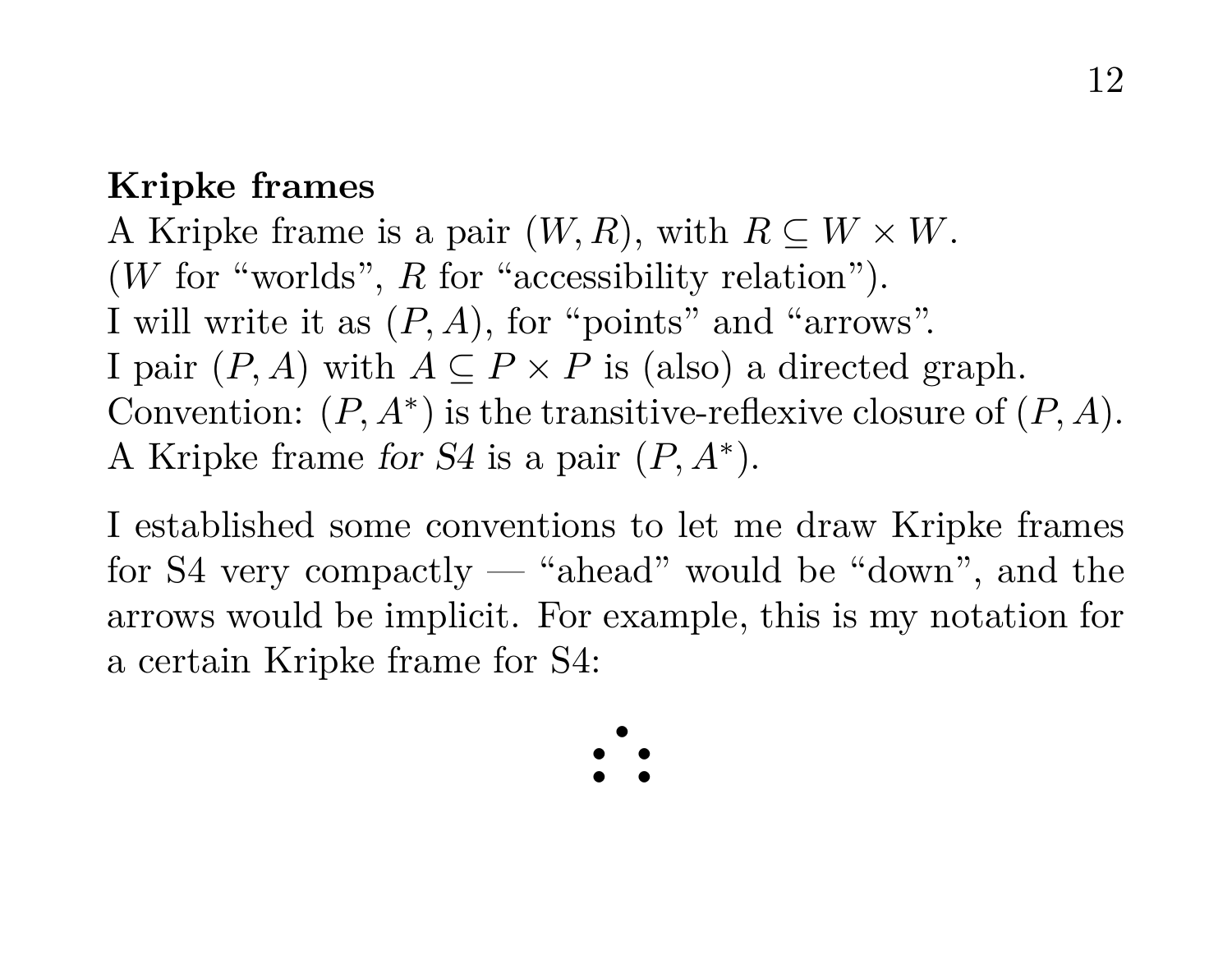# **Lambda-Calculus, Logics and Translations**

These ideas became the basis for a hands-on seminar course called "Lambda-Calculus, Logics and Translations" in which the students learned many ideas from Logic, including IPL, Kripke models, S4, Natural Deduction, in a very atypical order...

For example:

Let  $\Omega$  be the set of points of a ZHA and  $\leq$  the default partial order on it. The *default meanings for*  $\top, \bot, \wedge, \vee, \rightarrow, \leftrightarrow, \neg$  are these ones: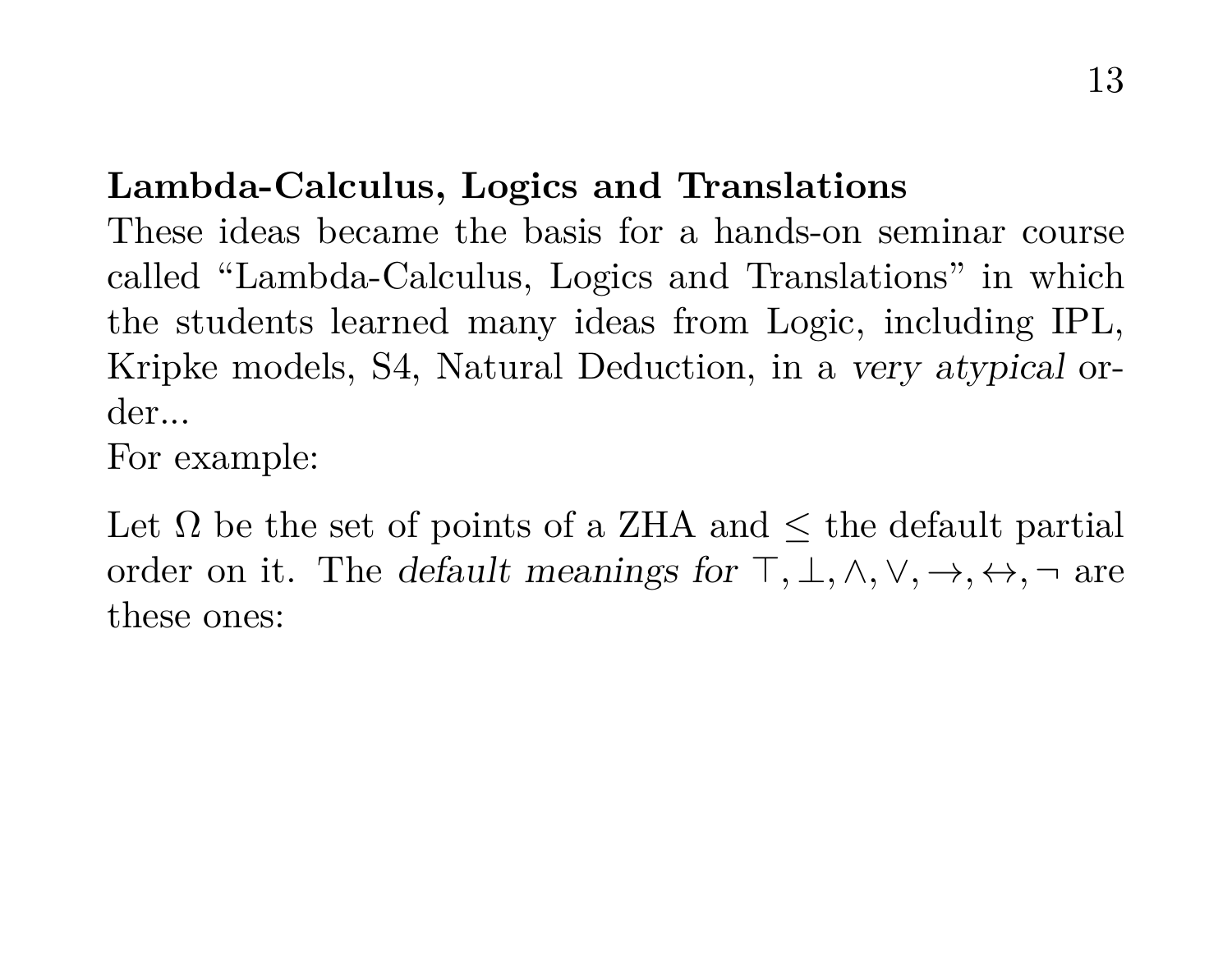$$
\langle a, b \rangle \leq \langle c, d \rangle := a \leq c \land b \leq d
$$
  
\n
$$
\langle a, b \rangle \geq \langle c, d \rangle := a \geq c \land b \geq d
$$
  
\n
$$
\langle a, b \rangle \text{ above } \langle c, d \rangle := a \geq c \land b \geq d
$$
  
\n
$$
\langle a, b \rangle \text{ below } \langle c, d \rangle := a \leq c \land b \leq d
$$
  
\n
$$
\langle a, b \rangle \text{ left of } \langle c, d \rangle := a \leq c \land b \leq d
$$
  
\n
$$
\langle a, b \rangle \text{ right of } \langle c, d \rangle := a \leq c \land b \geq d
$$
  
\n
$$
\text{valid}(\langle a, b \rangle) := \langle a, b \rangle \in \Omega
$$
  
\n
$$
\text{ne}(\langle a, b \rangle) := \text{if } \text{valid } (\langle a, b + 1 \rangle) \text{ then } \text{ne}(\langle a, b + 1 \rangle) \text{ else } \langle a, b \rangle \text{ end}
$$
  
\n
$$
r \text{ nw } (\langle a, b \rangle) := \text{if } \text{valid } (\langle a + 1, b \rangle) \text{ then } \text{nw}(\langle a + 1, b \rangle) \text{ else } \langle a, b \rangle \text{ end}
$$
  
\n
$$
\langle a, b \rangle \land \langle c, d \rangle := \langle \text{min}(a, c), \text{min}(b, d) \rangle
$$
  
\n
$$
\langle a, b \rangle \lor \langle c, d \rangle := \langle \text{max}(a, c), \text{max}(b, d) \rangle
$$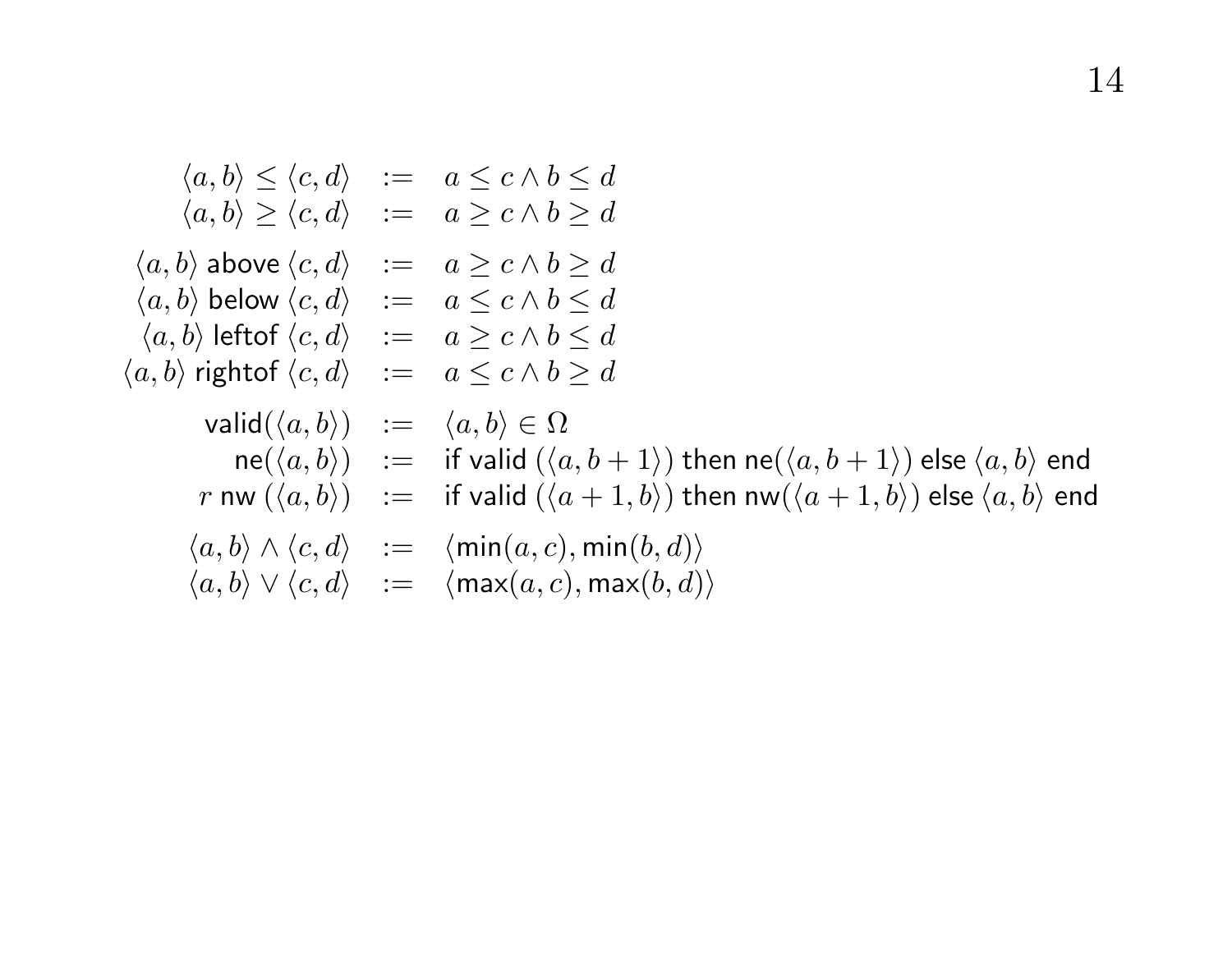$$
\begin{array}{rcl} \langle a,b\rangle \rightarrow \langle c,d\rangle &:=& \text{if} & \langle a,b\rangle \text{ below } \langle c,d\rangle & \text{ then } & \top \\ & & \text{elseif} & \langle a,b\rangle \text{ left-of }\langle c,d\rangle & \text{ then } & \text{ne}(\langle c,d\rangle) \\ & & \text{elseif} & \langle a,b\rangle \text{ right-of }\langle c,d\rangle & \text{ then } & \text{nw}(\langle c,d\rangle) \\ & & \text{elseif} & \langle a,b\rangle \text{ above } \langle c,d\rangle & \text{ then } & \langle c,d\rangle \\ & & \text{ end } & & \\ & & \top &:=& \text{sup}(\Omega) \\ & & \bot &:=& \langle 0,0\rangle \\ & & \neg \langle a,b\rangle &:=& \langle a,b\rangle \rightarrow \bot \\ \langle a,b\rangle &\leftrightarrow \langle c,d\rangle &:=& (\langle a,b\rangle \rightarrow \langle c,d\rangle) \wedge (\langle c,d\rangle \rightarrow \langle a,b\rangle) \end{array}
$$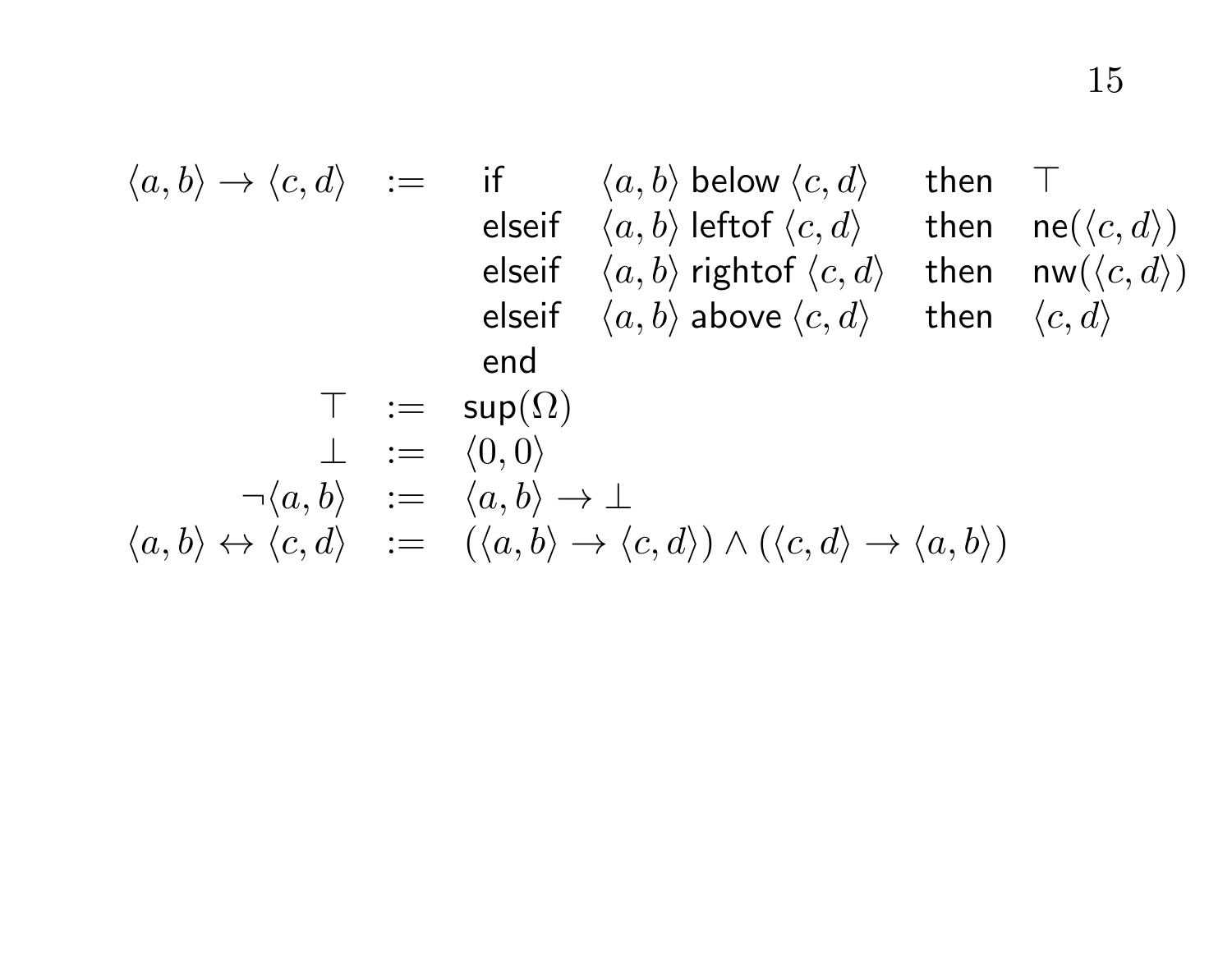# **Calculate, and represent in positional notation...**

Read sections 2–8 of "Planar Heyting Algebras for Children".

Let B = and C = <sup>40</sup> .

#### **Exercises**

Calculate, and represent in positional notation when possible: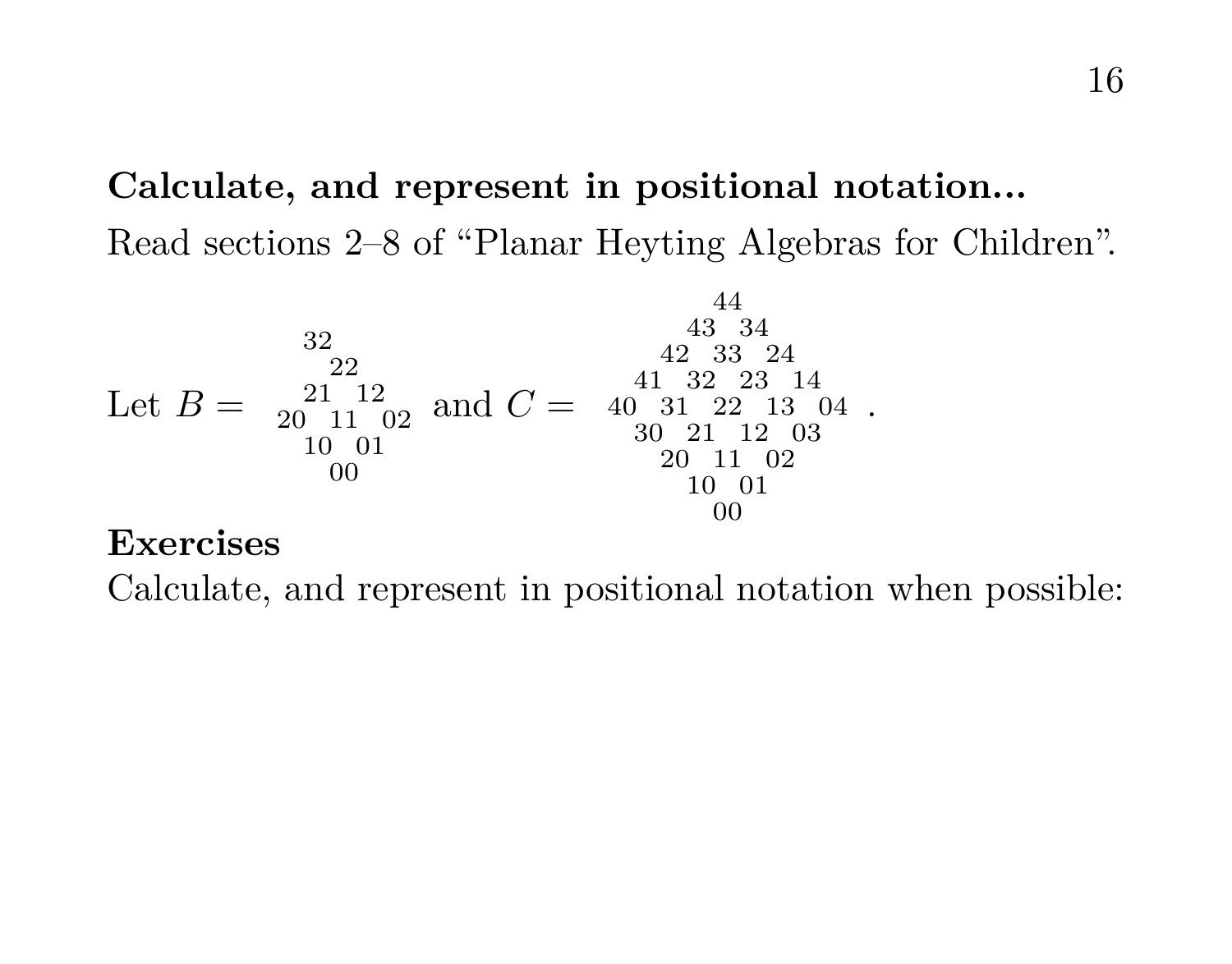# **Calculate, and represent... (2)**

a) 
$$
\lambda lr:B.l
$$
  
\nb)  $\lambda lr:B.r$   
\nc)  $\lambda lr:B.(l \le 1)$   
\nd)  $\lambda lr:B.(r \ge 1)$   
\ne)  $\lambda lr:B.lr \le 11$   
\nf)  $\lambda lr:B.lr \wedge 12$   
\ng)  $\lambda lr:B.lr$  held  $(l + 1, r)$   
\nh)  $\lambda lr:B.lr$  leftof 11  
\ni)  $\lambda lr:B.lr$  leftof 12  
\nj)  $\lambda lr:B.lr$  above 11  
\nk)  $\lambda lr:B.\text{ne } (lr)$   
\nl)  $\lambda lr:B.\text{nw } (lr)$ 

- m)  $20 \rightarrow 11$
- n)  $02 \rightarrow 11$
- o)  $22 \rightarrow 11$
- p)  $00 \rightarrow 11$
- q)  $\lambda lr:B.\neg lr$
- r)  $\lambda lr:B.\neg\neg lr$
- s)  $\lambda lr:B.(lr = \neg \neg lr)$
- t)  $\lambda P:C.(P \rightarrow 22)$
- u)  $\lambda Q: C:(22 \rightarrow Q)$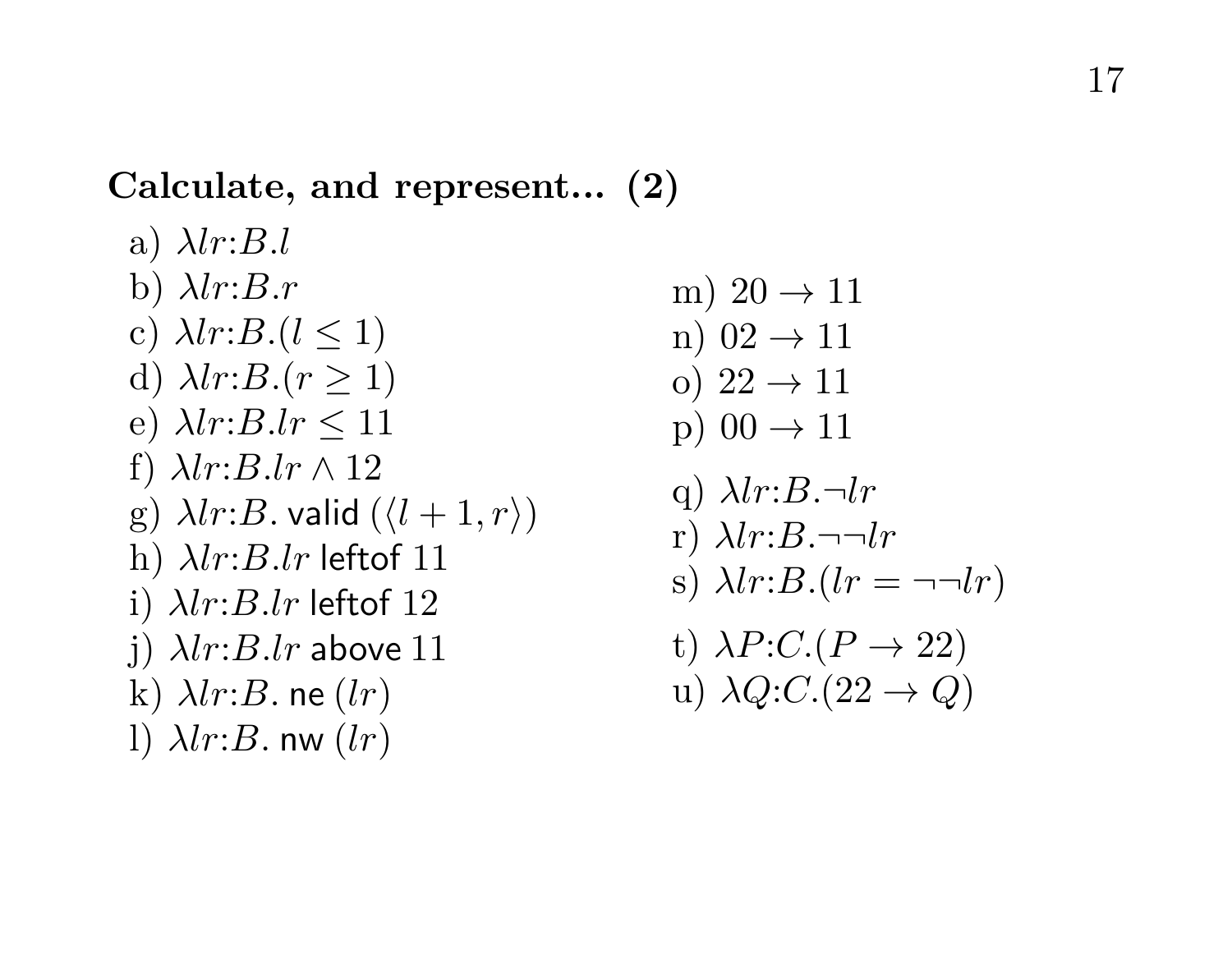#### 18

#### **Calculate, and represent... (3)**

v) find  $X$  such that  $(\lambda P:C.P \le X) = (\lambda P:C.(P \le 22) \wedge (P \le 13))).$ w) find  $X$  such that  $(\lambda R:C.X \leq R) = (\lambda R:C.(22 \leq R) \wedge (13 \leq R))).$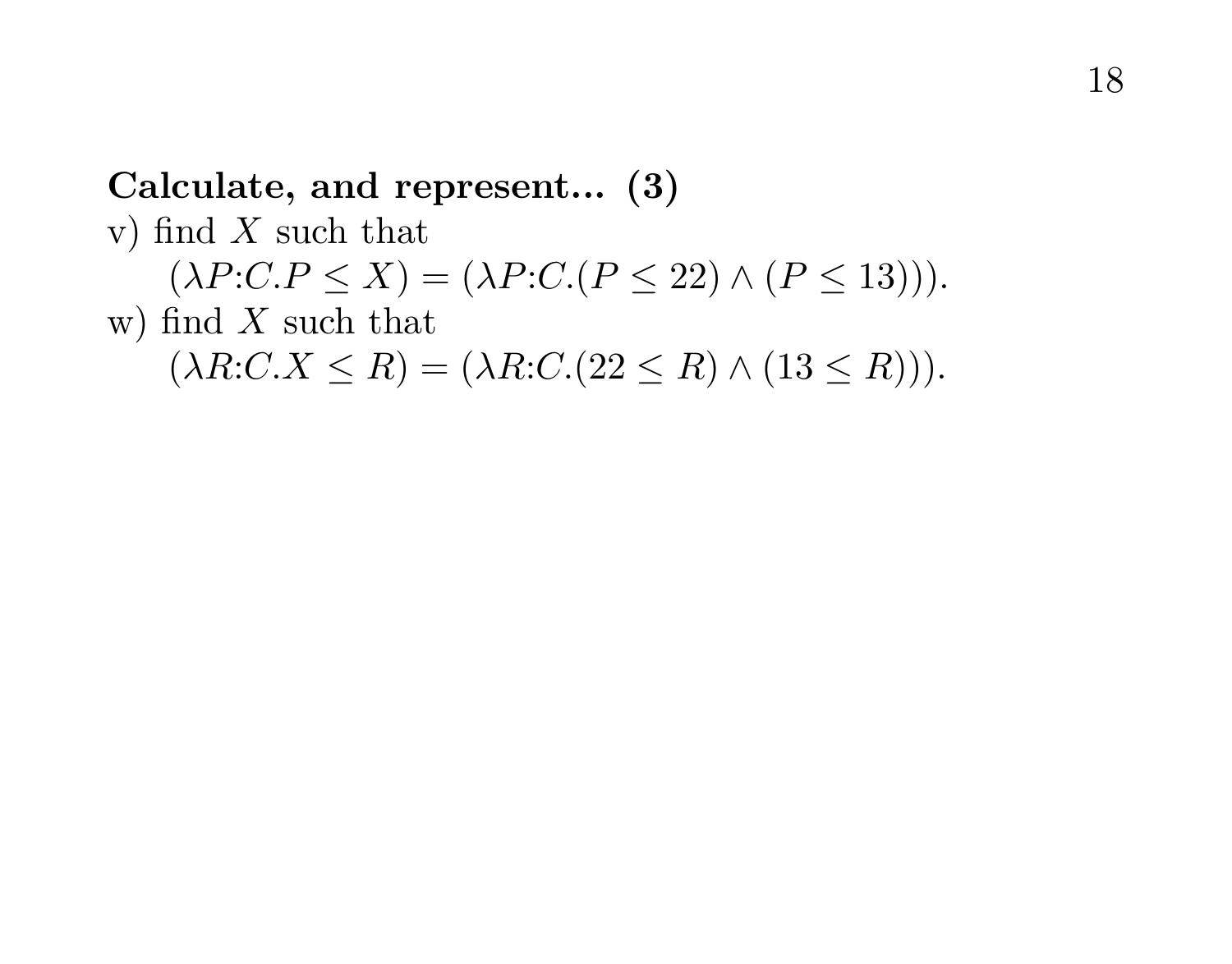Let  $\Omega$  be the ZDAG on the left below:



we will see that a) if  $Q = 31$  and  $R = 12$  then  $Q \wedge_H R = 11$ , b) if  $P = 31$  and  $Q = 12$  then  $P \vee_H Q = 32$ , c) if  $Q = 31$  and  $R = 12$  then  $Q \rightarrow_H R = 14$ .

Let's see each case separately  $-$  but, before we start, note